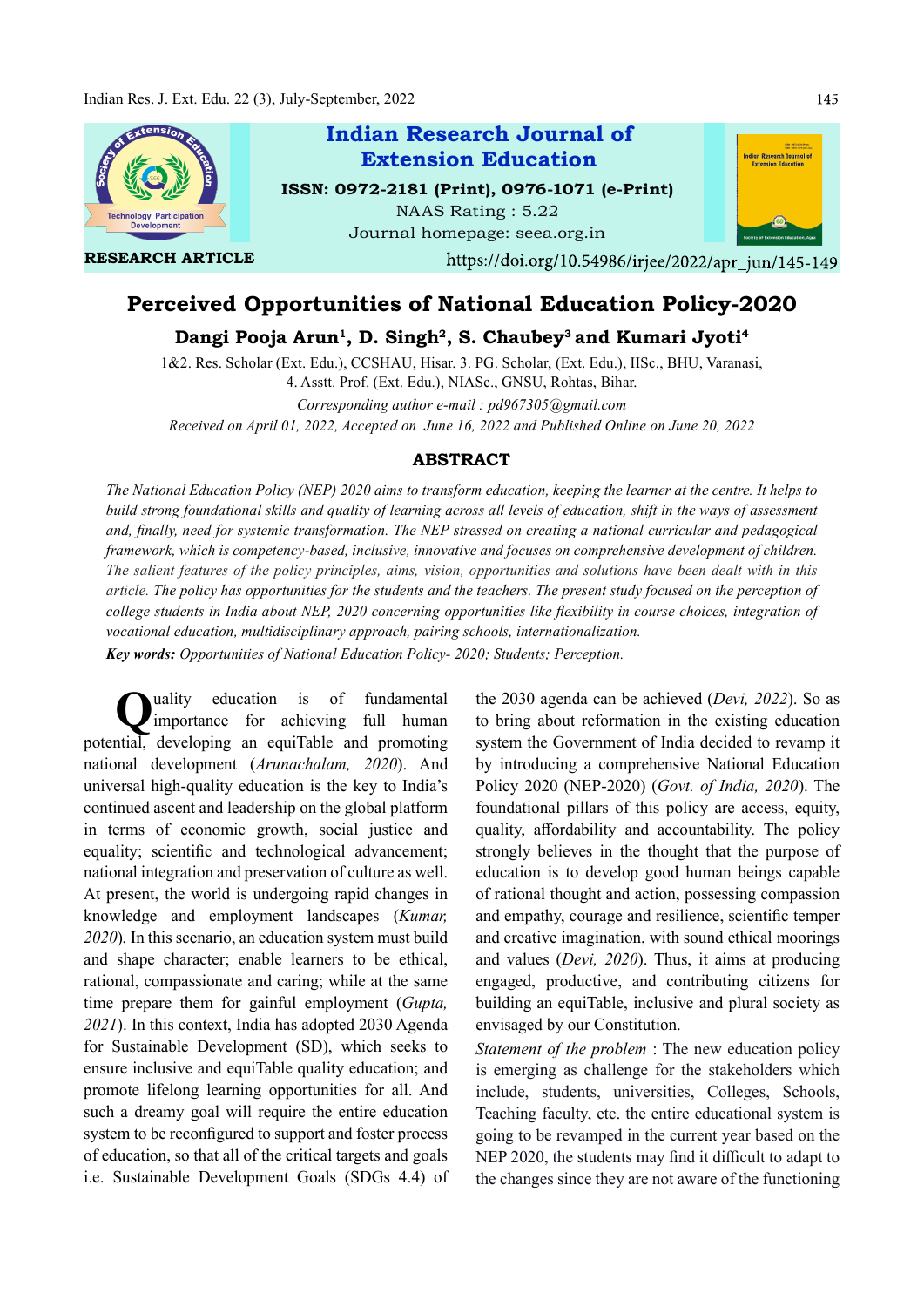of NEP 2020. The students must understand the opportunities and challenges which are listed with the NEP 2020. Hence this study aims to analyze the perceived opportunities and challenges of students with following objectives.

- i. To analyse the perceived opportunities of National Educational Policy, 2020 by college students.
- ii. To identify the major factors which influenced National Educational Policy, 2020.

#### METHODOLOGY

The ex-post facto design was followed for the study. The study was conducted on Graduate, Postgraduate and Doctoral degree students. Total 120 college students were selected randomly. The survey was created to respond to the research questions that guided this study. The survey questions included multiple response formats i.e Likert scale. A simple random sampling technique was used to select the respondents for the study. The data collected has been analyzed using percentage and factor analysis. To assess the components' reliability, Chronbach's alpha coefficient was considered equal to 0.869 for the components of perceived opportunities respectively suggesting that the research tool is accepTable enough to be used in data collection. The responses for perceived opportunities were recorded on a fivepoint continuum representing Strongly Agree, Agree, Undecided, Disagree, and Strongly Disagree with scores of 5, 4, 3, 2, and 1, respectively. The perceived opportunities score of each respondent was calculated by adding up the scores obtained by respondents on all the components. The overall perception of opportunities score on this scale ranges from a minimum of 40 to a maximum of 52. Based on their scores respondents were divided into three categories viz. high, medium, and low. The higher score indicated that the respondent had perceived more opportunities about NEP,2020.

To find whether the selected components of opportunities work independently to affect overall difficulties or rather act as part of broad factors the factor analysis method was adopted. The components were global exposure for Indian students through exchange programmes, internationalization, increased demand for trained vocational instructors, opportunity for Ed-tech players to collaborate with schools, foreign universities to set up campuses in the country, dignity and respect for other professions, flexibility in course choices, integration of vocational education,

Indian Res. J. Ext. Edu. 22 (3), July-September, 2022

multidisciplinary approach, flexible curricular structure and pairing schools. To alleviate the dilemma factor analysis (Principal Component Analysis) with Oblimin rotation and Kaiser Normalization method was employed (SPSS 20). The eigenvalue of a component represents the amount of the total variance explained by that component. In factor analysis, the remarkable factors having eigenvalue greater than one are retained. Furthermore, Varimax method developed by Kaiser (1958) is used to minimize the number of components that have high loadings on each factor. Varimax tends to focus on maximizing the differences between the squared pattern structure coefficients on a factor.

# RESULTS AND DISCUSSION

To analyse the perceived opportunities of National Educational Policy, 2020 by college students : Table 1 showed the perceived opportunities of NEP, 2020 by the college students. The responses were categorized and ranked by using total weighted score and weighted mean score. This technique was applied to show a comparative analysis between the components.

The data revealed that among the total eleven components "flexibility in course choices." was found the major perceived opportunity with weighted mean 5.00 and ranked  $1<sup>st</sup>$ . The component "multidisciplinary" approach enhanced student's cognitive development as well as social and physical awareness" ranked 2nd with weighted mean 4.38. The component "integration" of vocational education within higher education" with weighted mean 4.32 ranked 3rd followed by vocational training will brings up dignity and respect for other professions, global exposure for Indian students through exchange programmes, flexible curricular structure, increased demand for trained vocational instructors, increased demand for trained vocational instructors, opportunity for Ed-tech players to collaborate with schools for imparting skill courses, pairing schools which enables the students to see the different aspects of learning by doing, internationalization i.e holistic research in collaboration with international universities, it provides way for foreign universities to set up campuses in the country with weighted mean scores 4.30, 4.25, 4.24, 4.21, 4.18, 4.10, 4.07, 4.00 ranked  $4<sup>th</sup>$ ,  $5<sup>th</sup>$ ,  $6<sup>th</sup>$ ,  $7<sup>th</sup>$ ,  $8<sup>th</sup>$ ,  $9<sup>th</sup>$ ,  $10<sup>th</sup>$  and  $11<sup>th</sup>$  respectively. It is evident from the Table 3. that "flexibility in course choices", "multidisciplinary approach enhanced student's cognitive development as well as social and physical awareness", "integration of vocational

146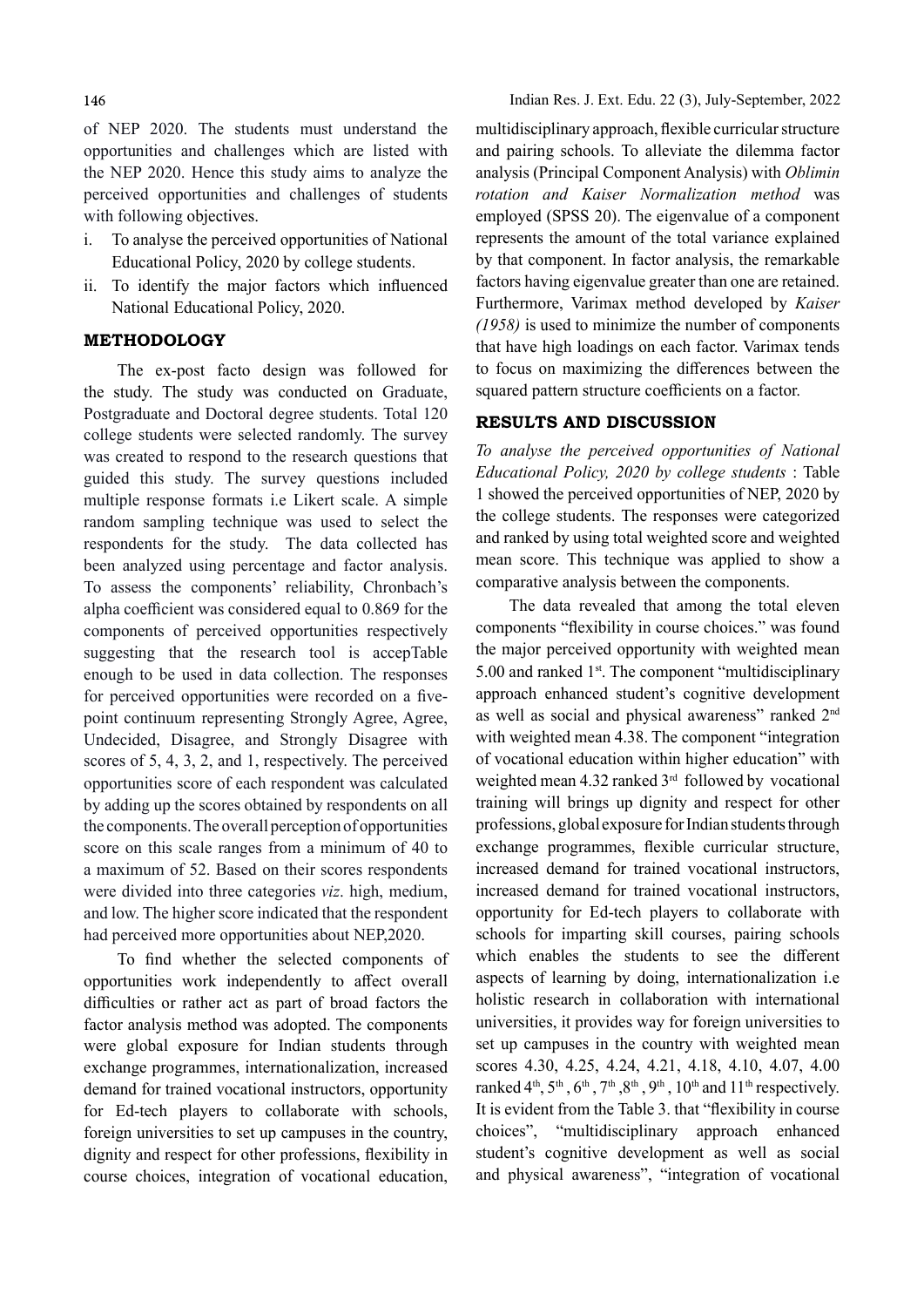| <b>Extent of Agreement</b> |                                                                                                                                            |           |                |                                                                          |                                                                                                                                                                                                                                                                          |                                                                                                                                                                                                        |                                                                  |
|----------------------------|--------------------------------------------------------------------------------------------------------------------------------------------|-----------|----------------|--------------------------------------------------------------------------|--------------------------------------------------------------------------------------------------------------------------------------------------------------------------------------------------------------------------------------------------------------------------|--------------------------------------------------------------------------------------------------------------------------------------------------------------------------------------------------------|------------------------------------------------------------------|
| <b>SA</b>                  | $\mathsf{A}$                                                                                                                               | <b>UD</b> | D              | <b>SD</b>                                                                |                                                                                                                                                                                                                                                                          |                                                                                                                                                                                                        |                                                                  |
|                            |                                                                                                                                            |           |                |                                                                          |                                                                                                                                                                                                                                                                          |                                                                                                                                                                                                        |                                                                  |
| 59                         | 53                                                                                                                                         | 07        | 0 <sub>0</sub> | 01                                                                       | 600                                                                                                                                                                                                                                                                      | 5.00                                                                                                                                                                                                   |                                                                  |
| 61                         | 50                                                                                                                                         | 04        | 04             | 01<br>(00.08)                                                            |                                                                                                                                                                                                                                                                          |                                                                                                                                                                                                        | 2                                                                |
| 56                         | 53                                                                                                                                         | 05        | 05             | 00<br>(00.00)                                                            | 519                                                                                                                                                                                                                                                                      |                                                                                                                                                                                                        | 3                                                                |
| 63                         | 37                                                                                                                                         | 15        | 0 <sup>3</sup> | 02<br>(01.66)                                                            |                                                                                                                                                                                                                                                                          |                                                                                                                                                                                                        | 4                                                                |
| 57                         | 42.                                                                                                                                        | 17        | 03             | 01                                                                       | 511                                                                                                                                                                                                                                                                      | 4.25                                                                                                                                                                                                   | 5                                                                |
| 46                         | 63                                                                                                                                         | 07        | 02             | 02                                                                       | 509                                                                                                                                                                                                                                                                      | 4.24                                                                                                                                                                                                   | 6                                                                |
| 49                         | 55                                                                                                                                         | 11        | 03             | 02                                                                       |                                                                                                                                                                                                                                                                          |                                                                                                                                                                                                        | 7                                                                |
| 49                         | 51                                                                                                                                         | 14        | 05             | 01<br>(00.83)                                                            | 502                                                                                                                                                                                                                                                                      | 4.18                                                                                                                                                                                                   | 8                                                                |
| 39                         | 63                                                                                                                                         | 12        | 04             | 02<br>(01.66)                                                            | 493                                                                                                                                                                                                                                                                      | 4.10                                                                                                                                                                                                   | 9                                                                |
| 45                         | 50                                                                                                                                         | 15        | 09             | 01<br>(00.83)                                                            | 489                                                                                                                                                                                                                                                                      | 4.07                                                                                                                                                                                                   | 10                                                               |
| 39                         | 46                                                                                                                                         | 31        | 04             | 00<br>(00.00)                                                            | 480                                                                                                                                                                                                                                                                      |                                                                                                                                                                                                        | 11                                                               |
|                            | Internationalization <i>i.e.</i> holistic research in collaboration with<br>It provides way for foreign universities to set up campuses in |           |                | $(40.83)$ $(42.50)$ $(11.66)$<br>$(37.50)$ $(41.66)$ $(12.50)$ $(07.50)$ | $(50.83)$ $(41.66)$ $(03.33)$ $(03.33)$<br>$(46.66)$ $(44.16)$ $(04.16)$ $(04.16)$<br>$(52.50)$ $(30.83)$ $(12.50)$ $(02.50)$<br>$(47.50)$ $(35.00)$ $(14.16)$ $(02.50)$ $(00.83)$<br>$(32.50)$ $(52.50)$ $(10.00)$ $(03.33)$<br>$(32.50)$ $(38.33)$ $(25.83)$ $(03.33)$ | No. (%) No. (%) No. (%) No. (%) No. (%)<br>$(49.16)$ $(44.16)$ $(05.83)$ $(00.00)$ $(00.08)$<br>$(38.33)$ $(52.50)$ $(05.83)$ $(01.66)$ $(01.66)$<br>$(40.83)$ $(45.83)$ $(09.16)$ $(02.50)$ $(01.66)$ | TWS WMS Rank<br>526 4.38<br>4.32<br>516 4.30<br>506 4.21<br>4.00 |

| Table 1. Perceived Opportunities of National Educational Policy, 2020 by College Students |  |  |
|-------------------------------------------------------------------------------------------|--|--|
|                                                                                           |  |  |

\*TWS - Total Weighted Score \*WMS - Weighted Mean Score

| Table 2. Overall perceived opportunities $(N = 120)$ |          |     |               |  |  |  |
|------------------------------------------------------|----------|-----|---------------|--|--|--|
| Categories                                           |          | No. | $\frac{0}{0}$ |  |  |  |
| Low $(\leq 40)$                                      |          | 15  | 12.50         |  |  |  |
| Medium $(41$ to $51)$                                |          | 77  | 64.16         |  |  |  |
| High $(52<)$                                         |          | 28  | 23.33         |  |  |  |
| Mean: 46.4;                                          | SD: 5.98 |     |               |  |  |  |

| Table 3. KMO and Bartlett's test of sphericity     |                  |         |  |  |  |
|----------------------------------------------------|------------------|---------|--|--|--|
| Kaiser-meyer-olkin measure of sampling<br>adequacy |                  | .838    |  |  |  |
|                                                    | Approx. $\chi^2$ | 498.244 |  |  |  |
| Bartlett's test of sphericity                      | df               | 55      |  |  |  |
|                                                    | Sig.             | .000    |  |  |  |

education within higher education" perceived as major opportunities of NEP-2020 by the college students.

The overall level of perception of the respondents has been presented in the Table 2 and Fig 1. The study indicated that out of 120 respondents, 77(64.16%) belonged to medium (41-51) level of opportunities, 28(23.33%) and 15(12.50%) perceived high and low level of opportunities about NEP-2020.

To identify the major factors which influenced NEP-2020 : In the present study the KMO measure is .838 thus confirming the appropriateness of factor analysis. Bartlett's test of sphericity indicates whether a given correlation matrix is an identity matrix, which would indicate that the variables are unrelated. The significance level has a very small value i.e. .000 which is less than .05 thus suggesting that the variables are highly correlated.

Table 4 indicates the total variance distribution model for extracted factors. In this case, we have taken first two factors as eigen value for them is more than one (1) and account for a cumulative variance of 54.657% which shows that the eleven components of perceived opportunities actually working as two factors to affect students' perceived opportunities. The initial 2 components which poses characteristic values greater than 1 can be extracted.

 The Table 5 displayed rotated component matrix and reports the factor loadings for each variable on the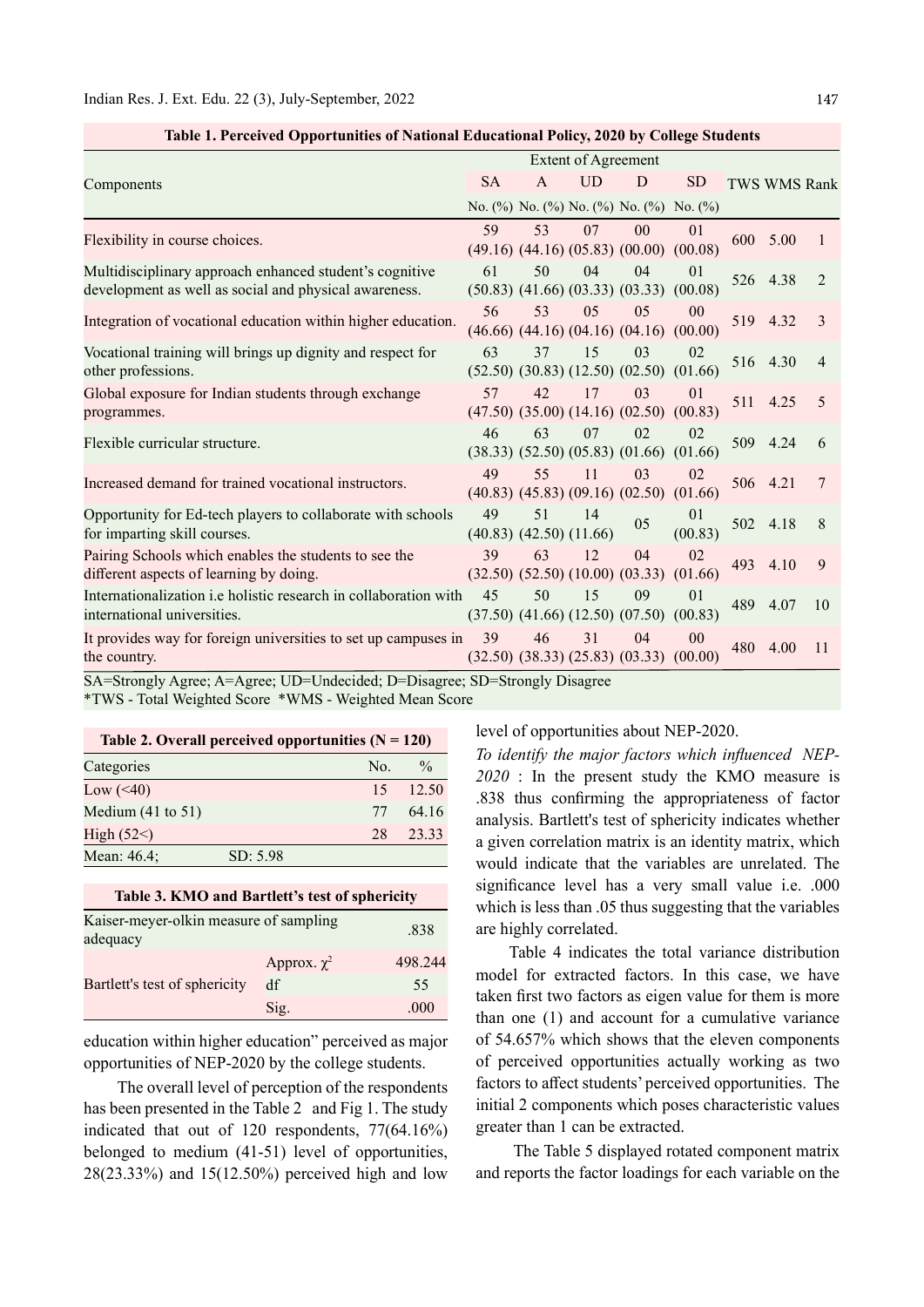|                                                                                                                     |       | Initial eigenvalues |                   |       | <b>ESSL</b>        |                     | RSSL <sup>a</sup> |
|---------------------------------------------------------------------------------------------------------------------|-------|---------------------|-------------------|-------|--------------------|---------------------|-------------------|
| Factors                                                                                                             | Total | $%$ of<br>variance  | Cumu-<br>lative % | Total | $%$ of<br>variance | Cumu-<br>lative $%$ | Total             |
| Flexibility in course choices.                                                                                      | 4.781 | 43.468              | 43.468            | 4.781 | 43.468             | 43.468              | 4.226             |
| Multidisciplinary approach enhanced student's<br>cognitive development as well as social and physical<br>awareness. | 1.231 | 11.189              | 54.657            | 1.231 | 11.189             | 54.657              | 3.504             |
| Integration of vocational education within higher<br>education.                                                     | 0.966 | 8.778               | 63.435            |       |                    |                     |                   |
| Vocational training will brings up dignity and respect<br>for other professions.                                    | 0.780 | 7.091               | 70.526            |       |                    |                     |                   |
| Global exposure for Indian students through<br>exchange programmes.                                                 | 0.719 | 6.533               | 77.059            |       |                    |                     |                   |
| Flexible curricular structure.                                                                                      | 0.652 | 5.931               | 82.990            |       |                    |                     |                   |
| Increased demand for trained vocational instructors.                                                                | 0.517 | 4.700               | 87.690            |       |                    |                     |                   |
| Opportunity for Ed-tech players to collaborate with<br>schools for imparting skill courses.                         | 0.456 | 4.147               | 91.837            |       |                    |                     |                   |
| Pairing Schools which enables the students to see the<br>different aspects of learning by doing.                    | 0.346 | 3.144               | 94.981            |       |                    |                     |                   |
| Internationalization <i>i.e</i> holistic research in<br>collaboration with international universities.              | 0.289 | 2.625               | 97.607            |       |                    |                     |                   |
| It provides way for foreign universities to set up<br>campuses in the country.                                      | 0.263 | 2.393               | 100.000           |       |                    |                     |                   |

Table 4. Total variance distribution model for extracted factors

Extraction method: Principal component analysis; ESSL: Extraction sums of squared loadings;

RSSL<sup>a</sup>=Rotation sums of squared loadings<sup>a</sup>;

a. When components are correlated, sums of squared loadings cannot be added to obtain a total variance.

| Table 5. Extracted pattern matrix for identified factor of<br>perceived opportunities of NEP, 2020 by the students                                                                                                                                                                                                                                                      |       |                |  |  |  |
|-------------------------------------------------------------------------------------------------------------------------------------------------------------------------------------------------------------------------------------------------------------------------------------------------------------------------------------------------------------------------|-------|----------------|--|--|--|
|                                                                                                                                                                                                                                                                                                                                                                         |       | Factors        |  |  |  |
| Component                                                                                                                                                                                                                                                                                                                                                               | 1     | $\mathfrak{D}$ |  |  |  |
| Global exposure for Indian students<br>through exchange programmes                                                                                                                                                                                                                                                                                                      | 0.925 |                |  |  |  |
| Internationalization                                                                                                                                                                                                                                                                                                                                                    | 0.797 |                |  |  |  |
| Increased demand for trained<br>vocational instructors.                                                                                                                                                                                                                                                                                                                 | 0.741 |                |  |  |  |
| Opportunity for Ed-tech players to<br>collaborate with schools                                                                                                                                                                                                                                                                                                          | 0.717 |                |  |  |  |
| Foreign universities to set up campuses<br>in the country.                                                                                                                                                                                                                                                                                                              | 0.538 |                |  |  |  |
| Dignity and respect for other professions                                                                                                                                                                                                                                                                                                                               | 0.532 |                |  |  |  |
| Flexibility in course choices                                                                                                                                                                                                                                                                                                                                           |       | 0.895          |  |  |  |
| Integration of vocational education                                                                                                                                                                                                                                                                                                                                     |       | 0.711          |  |  |  |
| Multidisciplinary approach                                                                                                                                                                                                                                                                                                                                              |       | 0.635          |  |  |  |
| Flexible curricular structure                                                                                                                                                                                                                                                                                                                                           |       | 0.590          |  |  |  |
| Pairing Schools                                                                                                                                                                                                                                                                                                                                                         |       | 0.437          |  |  |  |
| Extraction Method: Principal component analysis.<br>$\frac{1}{2}$ $\frac{1}{2}$ $\frac{1}{2}$ $\frac{1}{2}$ $\frac{1}{2}$ $\frac{1}{2}$ $\frac{1}{2}$ $\frac{1}{2}$ $\frac{1}{2}$ $\frac{1}{2}$ $\frac{1}{2}$ $\frac{1}{2}$ $\frac{1}{2}$ $\frac{1}{2}$ $\frac{1}{2}$ $\frac{1}{2}$ $\frac{1}{2}$ $\frac{1}{2}$ $\frac{1}{2}$ $\frac{1}{2}$ $\frac{1}{2}$ $\frac{1}{2}$ |       |                |  |  |  |

Rotation method: Oblimin with Kaiser normalization. a. Rotation converged in 6 iterations.

components after rotation. Each number represents the partial correlation between the item and the rotated factor. These correlations can help us formulate an interpretation of the components. This is done by looking for a common thread among the components that have large loadings for a particular factor.

Eleven components relating to perceived opportunities of NEP-2020 were factor analyzed using principal component analysis with Oblimin rotation. The analysis yielded two factors explaining a total of 54.657% of the variance for the entire set of components. Factor 1 was labeled as "Globalization and Technological adaptation in education" due to the high loadings by the following components: global exposure for Indian students through exchange programmes, internationalization, increased demand for trained vocational instructors, opportunity for Ed-tech players to collaborate with schools, foreign universities to set up campuses in the country, dignity and respect for other professions. This first factor explained 43.468% of the variance. The second factor derived was labeled as "Dynamic and Flexible education". This factor